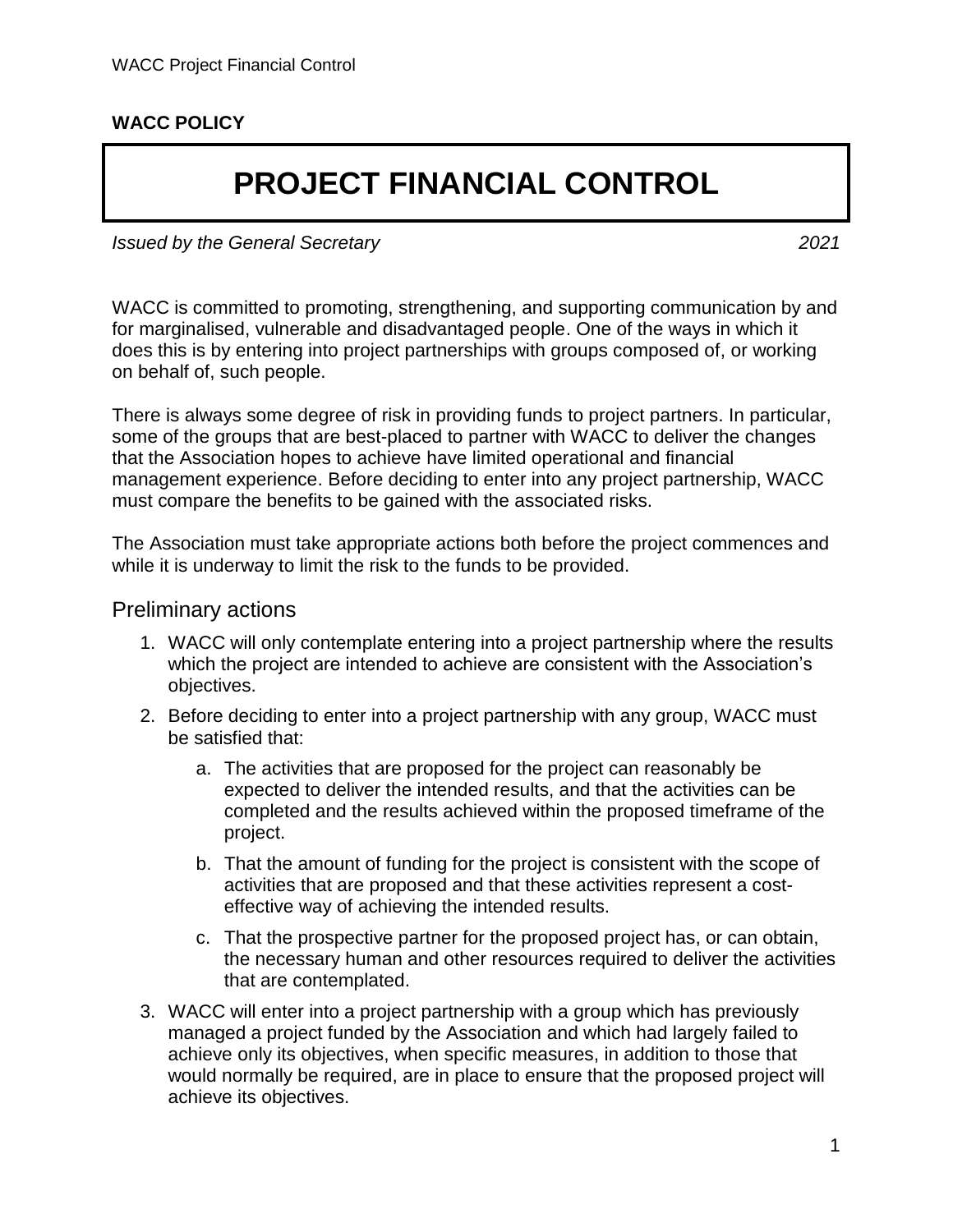- 4. Before entering into a project partnership, WACC will take reasonable steps to ensure that:
	- a. The group proposing the project is a legitimate organisation, with a defined management structure consistent with the size of the organisation, and in particular will:
		- i. Unless the group is known to the Association, obtain two reliable independent references,
		- ii. Provide an opportunity for the relevant Regional Association to comment on the suitability of the group to undertake the project, and
		- iii. Make such other enquiries as are considered appropriate for the magnitude of the funds to be disbursed by WACC.
	- b. There are systems in place for securing the funds provided to the group, including the existence of a bank account in the name of the group.
	- c. That the organisation is likely to be able to control the funds being provided by:
		- i. Having in place the necessary staff or a consultant with financial management experience to monitor, record and report the income and expenditure of funds, or
		- ii. Being committed to developing, in co-operation with WACC, the systems necessary to control finances<sup>1</sup>.
- <span id="page-1-0"></span>5. WACC will not enter into a project partnership until it has confirmation from the partner that any funds to be contributed to the project by the partner or third party are available or, if not required in the early stages of the project, are reasonably assured.

# Project Commencement

 $\overline{a}$ 

- 6. WACC will issue a project agreement, which must be accepted by the project partner and returned to WACC before any monies are advanced.
- 7. The project agreement will indicate the maximum amount to be contributed by WACC to the project and the schedule on which the funds will be provided, and will note that WACC's contribution will be less if it is found that the full amount is not required.
- <span id="page-1-1"></span>8. Except under unusual circumstances and where the amount of money to be provided by WACC is small, the agreement will indicate that there will be a 'hold back' of funds which will not be available until the project is substantially complete.

<sup>1</sup> Where appropriate, WACC may support a project component designed to increase the partner's capacity for financial management to meet generally accepted standards.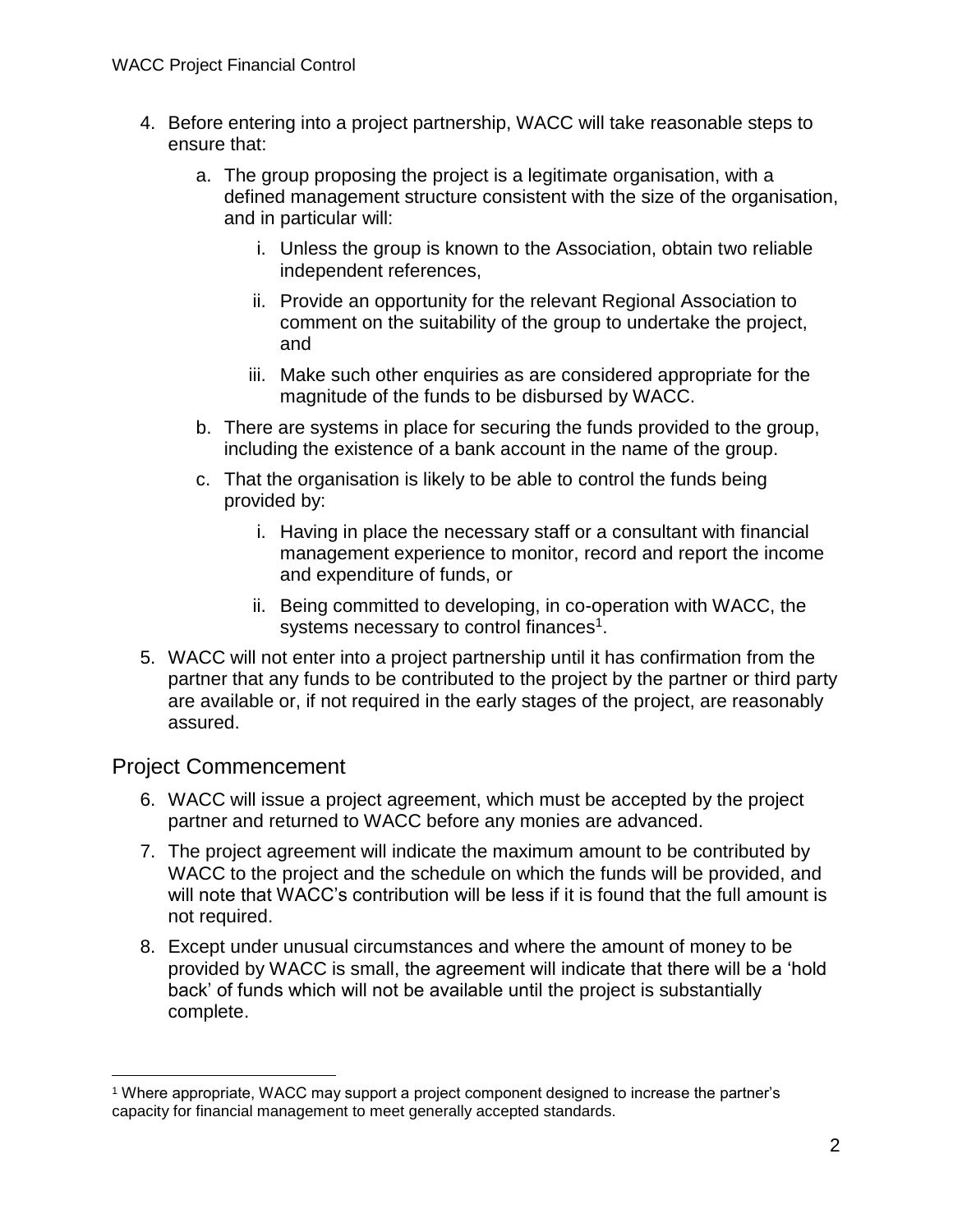- 9. WACC will require the partner to agree that the financing of the project will, at the completion of the project:
	- a. Be audited, either independently or as a part of the finances of the organisation, or
	- b. In the case of a small project, subject to independent review, with the reviewer identified in advance of the commencement of the project.
- 10.WACC will require the partner to submit a budget for the project, and will not proceed with the project unless satisfied that the budget represents a reasonable allocation of funds.
- 11.Where a project is to extend over a significant period, the budget for the project must indicate the activities to be undertaken and the anticipated expenditures in shorter periods (usually three months) to facilitate monitoring.
- 12.For large projects, additional financial control procedures will be developed identifying the roles and responsibilities of WACC staff in ensuring that the distribution of funds is properly managed. These will be specified in written form and will become part of the Memorandum of Understanding with the partner.

## Project Management

- 13.Funding for any project will be advanced by WACC no more quickly than indicated in the agreed budget.
- 14.Payments relating to a project will only be made to the bank account of the group (see [4.b\)](#page-1-0).
- 15.An acknowledgement of the receipt of any payment is required, and no additional payment will be made before the receipt for a previous payment is received.
- 16.The project partner will be required to provide a list of activities undertaken and actual expenditures at the end of each budgetary period.
- 17.Reports of activities and expenditures will be reviewed by the appropriate Programme Manager who will:
	- a. Compare the activities with the expenditures to ensure that the funds are being properly managed,
	- b. Compare the activities with the agreed budget to ensure that the project is on target, and
	- c. Compare the expenditures with the agreed budget to identify any need for a revision to the budget.
- 18.Where a project extends over a period greater than one year, WACC will arrange for a competent person to visit the project to monitor progress with the project partner, and to review expenditures and financial management systems.
- 19.WACC will suspend or modify payments being made to a project partner, and may do so without warning if there are concerns that funds are not being properly utilised.